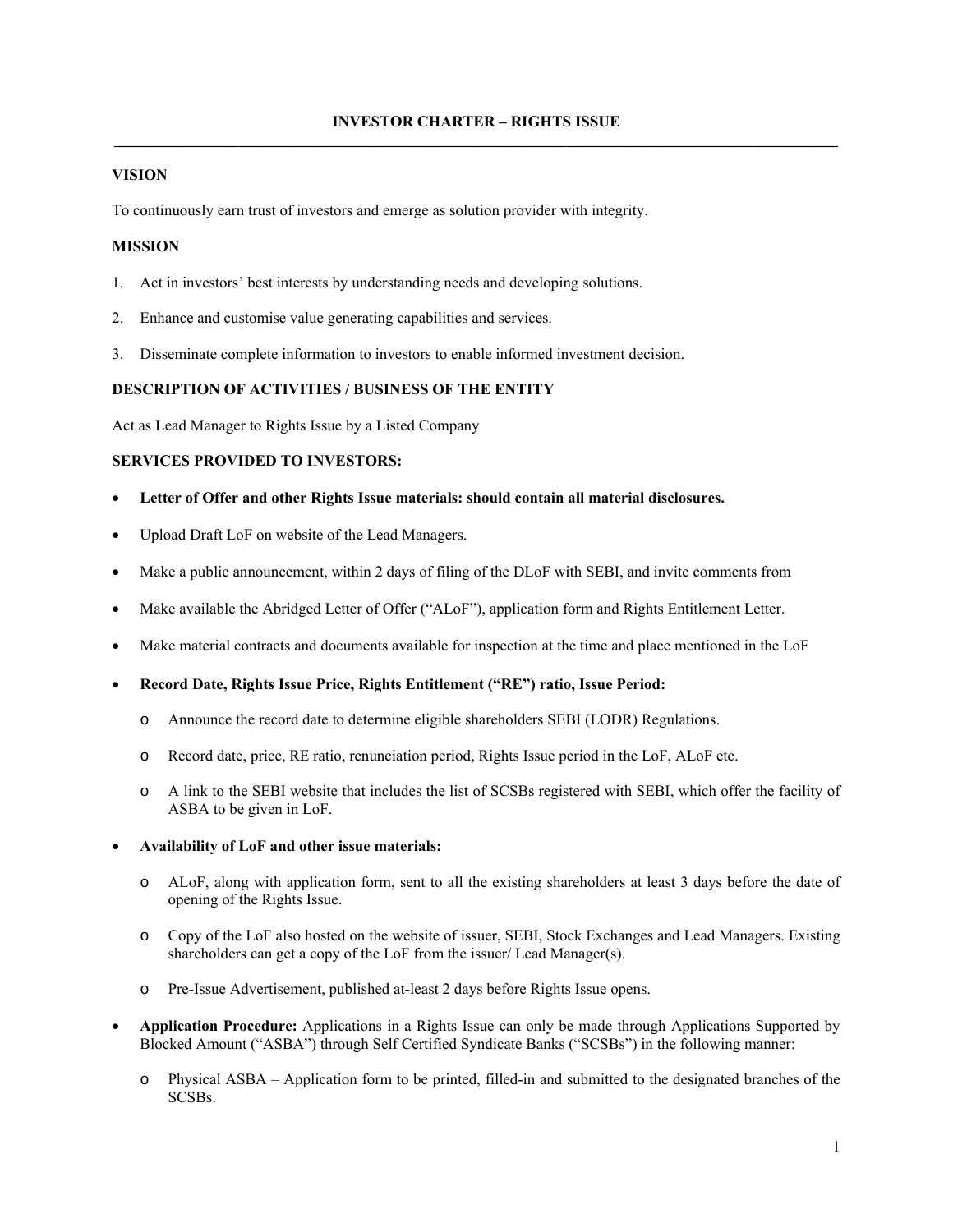- o Online ASBA Online/ electronic application to be made through using the website of the SCSBs.
	- **Plain Paper Applications:** Shareholders who have neither received the application form nor are in a position to obtain a duplicate application form can make an application through plain paper as per details provided by such shareholders are disclosed in the LoF. Shareholders should note that applicants applying on plain paper cannot renounce their rights. Further, if application is made on plain paper and application form, both are liable to be rejected.
- o SEBI may also prescribe any other application methods for a Rights Issue and the same will be suitably disclosed in the LoF.

# **Credit of electronic REs:**

- o A separate ISIN is created for REs and remains frozen till the issue opening date.
- o REs credited to the demat account of the shareholders as on the record date, before the issue opening date.
- o REs credited to suspense escrow account in cases where such as shares held in physical form, shares under litigation, frozen demat account, details of demat account not available, etc.

# **How can investors check their REs?:**

- o Rights entitlement letter is sent to the shareholders and also available on the website of the Registrar.
- o Receipt of credit message from NSDL/ CDSL.
- o Demat statement from depository participant showing credit of REs.

# **Options available to shareholders relating to REs:**

- o Apply to full extent of REs or for a part of the RE (without renouncing the other part)
- o Apply for a part of RE and renounce the other part of the RE
- o Apply for full extent of RE and apply for additional rights securities
- o Renounce the RE in full
- **Trading in Electronic REs:** Investors can trade REs in electronic form during the renunciation period in the following manner:

# o **On Market Renunciation:**

- Buy/ sell on the floor of the stock exchanges through a stock broker with  $T+2$  rolling settlement.
- Closes 4 working days prior to the closure of the Issue.

# o **Off Market Renunciation:**

- $\blacksquare$  Buy/ sell using delivery instruction slips.
- To be completed in such a manner that the REs are credited to the demat account of the renouncees on or prior to the Rights Issue closing date.
- **Allotment procedure, Credit of Securities and Unblocking:**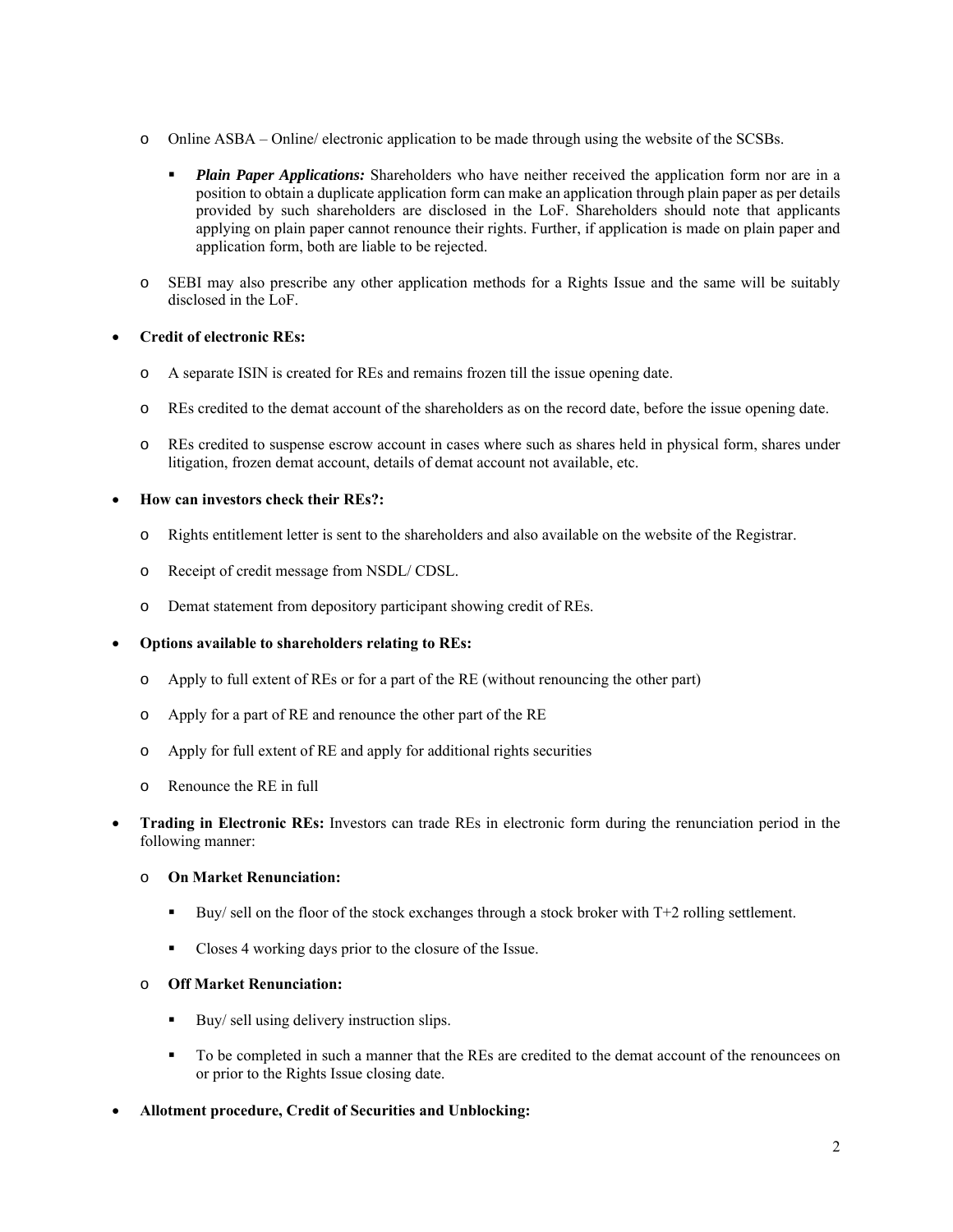- o The allotment is made by the issuer as per the disclosures made in the LoF.
- o Securities are allotted and/ or application monies are refunded or unblocked within such period as may be specified by SEBI and disclosed in the LoF.
- o Allotment, credit of dematerialised securities, refunding or unblocking of application monies, as may be applicable, are done electronically.
- o A post-issue advertisement with prescribed disclosures including details relating to subscription, basis of allotment, value and percentage of successful allottees, date of completion of instructions to SCSBs by the Registrar, date of credit of securities, and date of filing of listing application, etc. is released within 10 days from the date of completion of the various activities.

### **Investors should also note:**

- o REs which are neither renounced nor subscribed, on or before the issue closing date will lapse and shall be extinguished after the Issue Closing Date.
- o Investors who purchase REs from the secondary market must ensure that they make an application and block/ pay the Rights Issue price amount.
- o No withdrawal of application is permitted after the issue closing date.
- o All allotments of securities shall be made in the dematerialised form only.
- o Physical shareholders are required to provide their demat account details to the Issuer/ Registrar to the Issue for credit of REs not later than 2 working days prior to issue closing date, such that credit of REs in their demat account takes place at least one day before issue closing date.

| Sr. No.          | <b>Activity</b>                    | Timeline for which activity takes   | <b>Information</b><br>where    |  |
|------------------|------------------------------------|-------------------------------------|--------------------------------|--|
|                  |                                    | place                               | available / Remarks            |  |
| 1.               | Filing of DLoF by Issuer for       | DLoF made public for at least 21    | Websites of SEBI, Stock        |  |
|                  | public comments (if not a fast     | days from the date of filing the    | Exchanges, Lead Managers       |  |
|                  | track Rights Issue)                | <b>DLOF</b>                         |                                |  |
| $\overline{2}$ . | Public<br>Announcement<br>w.r.t.   | Within 2 days of filing of DLoF     | English,<br>Newspaper -        |  |
|                  | DLoF filing and inviting the       | with SEBI                           | regional, Hindi (at place      |  |
|                  | public to provide comments in      |                                     | where the registered office if |  |
|                  | respect of the disclosures made in |                                     | the Issuer is situated)        |  |
|                  | <b>DLoF</b>                        |                                     |                                |  |
| 3.               | <b>Record Date</b>                 | Advance<br>notice of at-least 3     | of<br>Websites<br><b>Stock</b> |  |
|                  |                                    | working days (excluding the date of | Exchanges; Record Date also    |  |
|                  |                                    | intimation and Record Date)         | disclosed in LoF, ALoF,        |  |
|                  |                                    |                                     | Application Form, Pre-Issue    |  |
|                  |                                    |                                     | Advertisement                  |  |
| $\overline{4}$ . | Dispatch of ALoF along with        | Must be completed at least 3 days   | Dispatched through registered  |  |
|                  | Application Form and RE Letter     | before the date of opening of the   | post or speed post or by       |  |
|                  |                                    | issue                               | service<br>courier<br>by<br>or |  |
|                  |                                    |                                     | electronic transmission        |  |
| 5.               | Pre-Issue Advertisement            | At least 2 days before the date of  | Newspaper Advertisement        |  |
|                  |                                    | opening of the issue                | (English, Hindi, Regional)     |  |
|                  |                                    |                                     | with information such details  |  |
|                  |                                    |                                     | of date of completion of       |  |

# **TIMELINES - RIGHTS ISSUE**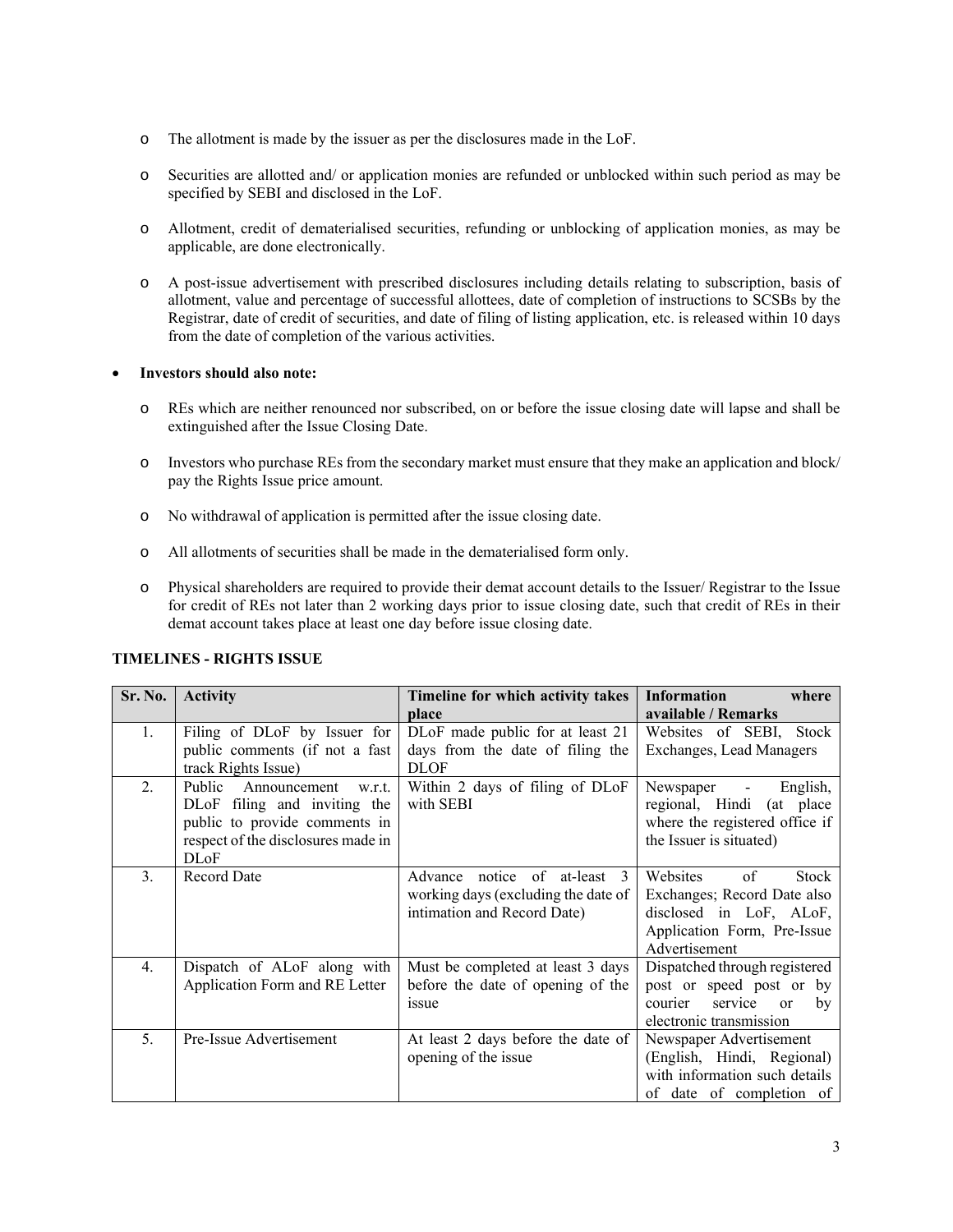| Sr. No. | <b>Activity</b>                    | Timeline for which activity takes                                | <b>Information</b><br>where                                  |  |
|---------|------------------------------------|------------------------------------------------------------------|--------------------------------------------------------------|--|
|         |                                    | place                                                            | available / Remarks                                          |  |
|         |                                    |                                                                  | dispatch<br>ALoF<br>of<br>and                                |  |
|         |                                    |                                                                  | Application Form; Obtaining                                  |  |
|         |                                    |                                                                  | duplicate Application Form,                                  |  |
|         |                                    |                                                                  | Application procedure etc.                                   |  |
| 6.      | Availability of electronic copy of | Before issue opening                                             | Websites of Stock Exchanges,<br>Registrar to the Issue and   |  |
|         | Application Form and ALoF          |                                                                  | <b>SCSBs</b>                                                 |  |
| 7.      | Availability of LoF                | Typically uploaded on the same day                               | Websites of Issuer, SEBI,                                    |  |
|         |                                    | as filing with Stock Exchanges                                   | Stock Exchanges, and Lead                                    |  |
|         |                                    |                                                                  | Managers.<br>Existing Shareholders can                       |  |
|         |                                    |                                                                  | also request for copy of the                                 |  |
|         |                                    |                                                                  | LoF and the same shall be                                    |  |
|         |                                    |                                                                  | provided by the Issuer / Lead                                |  |
|         |                                    |                                                                  | Manager(s)                                                   |  |
| 8.      | Rights Entitlement Information     | $\overline{a}$                                                   | RE Information available                                     |  |
|         |                                    |                                                                  | Letter<br>RE<br>sent to<br>1n                                |  |
|         |                                    |                                                                  | shareholders, available on                                   |  |
|         |                                    |                                                                  | Registrar's website, credit                                  |  |
|         |                                    |                                                                  | from NSDL/<br>message                                        |  |
|         |                                    |                                                                  | CDSL when electronic                                         |  |
|         |                                    |                                                                  | credited<br>REs<br>and<br>are                                |  |
|         |                                    |                                                                  | demat<br>statement<br>from                                   |  |
|         |                                    |                                                                  | depository.                                                  |  |
| 9.      | Credit of Rights Entitlement to    | Before the issue opening date                                    | Credit message from NSDL/                                    |  |
|         | demat<br>account of<br>the<br>the  |                                                                  | CDSL (e-mail/ SMS); Demat                                    |  |
|         | shareholders as on Record Date     |                                                                  | statement from depository                                    |  |
|         |                                    |                                                                  | participant showing credit of                                |  |
|         |                                    |                                                                  | REs; Last date for credit of                                 |  |
|         |                                    |                                                                  | REs mentioned in LoF.                                        |  |
| 10.     | Issue opening date                 | Difference of at-least 3<br>days<br>between dispatch of the ALoF | Stock Exchange website;<br>Disclosure made in LoF,           |  |
|         |                                    | alongwith Application Form and                                   | ALoF, Application Form,                                      |  |
|         |                                    | issue opening date + at-least 2 days                             | Pre-Issue Advertisement                                      |  |
|         |                                    | between<br>issue<br>of<br>Pre-Issue                              |                                                              |  |
|         |                                    | Advertisement and issue opening                                  |                                                              |  |
|         |                                    | date                                                             |                                                              |  |
| 11.     | On Market Renunciation             | 4 working days prior to issue                                    | Information on the procedure                                 |  |
|         |                                    | closing date                                                     | for On Market Renunciation                                   |  |
|         |                                    |                                                                  | disclosed in LoF; Last date for<br>Market Renunciation<br>On |  |
|         |                                    |                                                                  | disclosed in LoF, Application                                |  |
|         |                                    |                                                                  | Form alongwith ALoF, Pre-                                    |  |
|         |                                    |                                                                  | Issue Advertisement                                          |  |
| 12.     | Off Market Renunciation            | REs must be credited to the demat                                | Information on the procedure                                 |  |
|         |                                    | account of the renouncees on or                                  | for Off Market Renunciation                                  |  |
|         |                                    | prior to the issue closing date                                  | disclosed in LoF; Disclosure                                 |  |
|         |                                    |                                                                  | that REs must be credited to                                 |  |
|         |                                    |                                                                  | the demat account of the                                     |  |
|         |                                    |                                                                  | renouncees on or prior to the<br>issue closing date in LoF   |  |
|         |                                    |                                                                  |                                                              |  |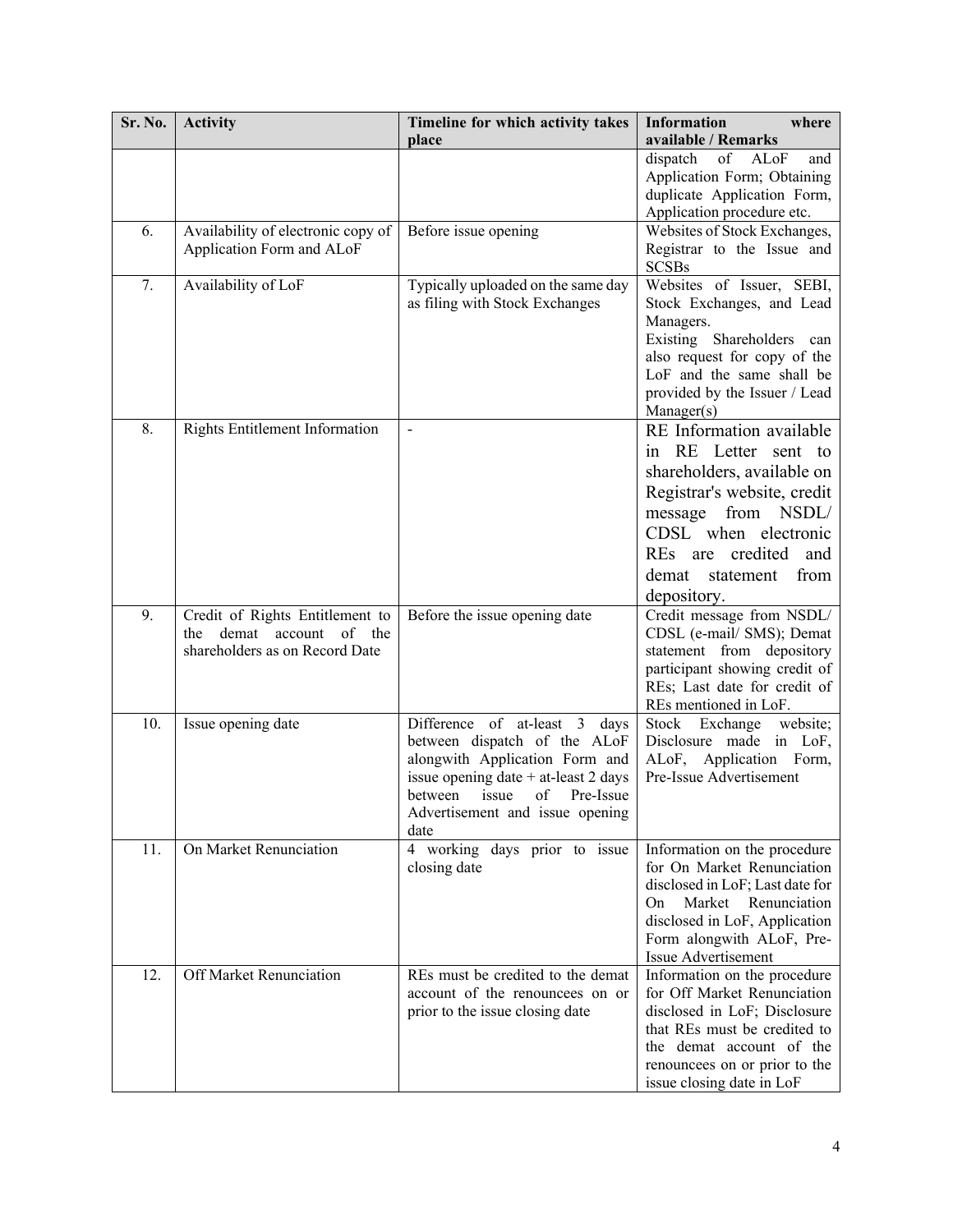| Sr. No. | <b>Activity</b>                                                                                                 | Timeline for which activity takes<br>place                                                                                 | <b>Information</b><br>where<br>available / Remarks                                                                                                                                                                                                                                                                                                                                                                                    |  |
|---------|-----------------------------------------------------------------------------------------------------------------|----------------------------------------------------------------------------------------------------------------------------|---------------------------------------------------------------------------------------------------------------------------------------------------------------------------------------------------------------------------------------------------------------------------------------------------------------------------------------------------------------------------------------------------------------------------------------|--|
| 13.     | Physical shareholders (if any) can<br>provide their demat account<br>details to Issuer/Registrar                | 2 days prior to issue closing date                                                                                         | Disclosure made in LoF                                                                                                                                                                                                                                                                                                                                                                                                                |  |
| 14.     | Credit of REs of demat accounts<br>of Physical Shareholders, as<br>provided by them to the Issuer/<br>Registrar | 1 day prior to issue closing date                                                                                          | Disclosure made in LoF;<br>Intimation of credit by e-mail/<br><b>SMS</b>                                                                                                                                                                                                                                                                                                                                                              |  |
| 15.     | Withdrawal/ Cancellation of bids                                                                                | Issue Closing date                                                                                                         | Disclosure made in LoF                                                                                                                                                                                                                                                                                                                                                                                                                |  |
| 16.     | Issue closing date                                                                                              | Rights Issue kept open for a<br>minimum period of 15 days and<br>maximum period of 30 days                                 | Stock Exchange website;<br>Disclosure made in LoF,<br>ALoF, Application Form,<br>Pre-Issue Advertisement                                                                                                                                                                                                                                                                                                                              |  |
| 17.     | Credit of securities, allotment<br>status and allotment advice                                                  | Within 15 days from issue closing<br>date                                                                                  | Credit confirmation by e-<br>mail/ SMS from depository;<br>Allotment<br>through<br>advice<br>electronic/<br>physical<br>intimations                                                                                                                                                                                                                                                                                                   |  |
| 18.     | Lapsed REs are extinguished and<br>ISIN for REs is permanently<br>deactivated                                   | On completion of allotment, the<br>ISIN for REs is deactivated in the<br>depository<br>system<br>by<br>the<br>depositories | which<br>neither<br><b>REs</b><br>are<br>renounced nor subscribed by<br>shareholders, shall lapse after<br>closure of the Issue. Issuer<br>shall ensure that lapsed REs<br>extinguished<br>from<br>are<br>depository<br>system<br>once<br>securities<br>allotted<br>are<br>pursuant to the Issue. Once<br>allotment is done, the ISIN for<br>REs shall be permanently<br>deactivated in the depository<br>system by the depositories. |  |
| 19.     | Unblocking<br>ASBA Accounts/<br>refunds                                                                         | Within 15 days from issue closing<br>date                                                                                  | In case of any delay in giving<br>the instructions, the Issuer<br>shall undertake to pay interest<br>at the rate of 15% per annum<br>to the shareholders within<br>such time as disclosed in the<br>LoF                                                                                                                                                                                                                               |  |
| 20.     | Commencement of trading                                                                                         | Typically the working day after the<br>date of credit of securities to the<br>allottees                                    | Notices posted on websites of<br><b>Stock Exchanges</b>                                                                                                                                                                                                                                                                                                                                                                               |  |
| 21.     | Post issue<br>advertisement<br>on<br>subscription<br>basis<br>and<br>of<br>allotment                            | Within 10 days from the date of<br>completion of the various activities                                                    | Newspaper - english, hindi,<br>regional (at the place where<br>the registered office of the<br>Issuer is situated)                                                                                                                                                                                                                                                                                                                    |  |

# **RIGHTS OF INVESTORS**

- 1. Receive transferable and transmittable rights shares that rank pari passu in all respects with the existing shares of the Issuer Company.
- 2. Receive ALoF with Application Form prior to Issue Opening Date.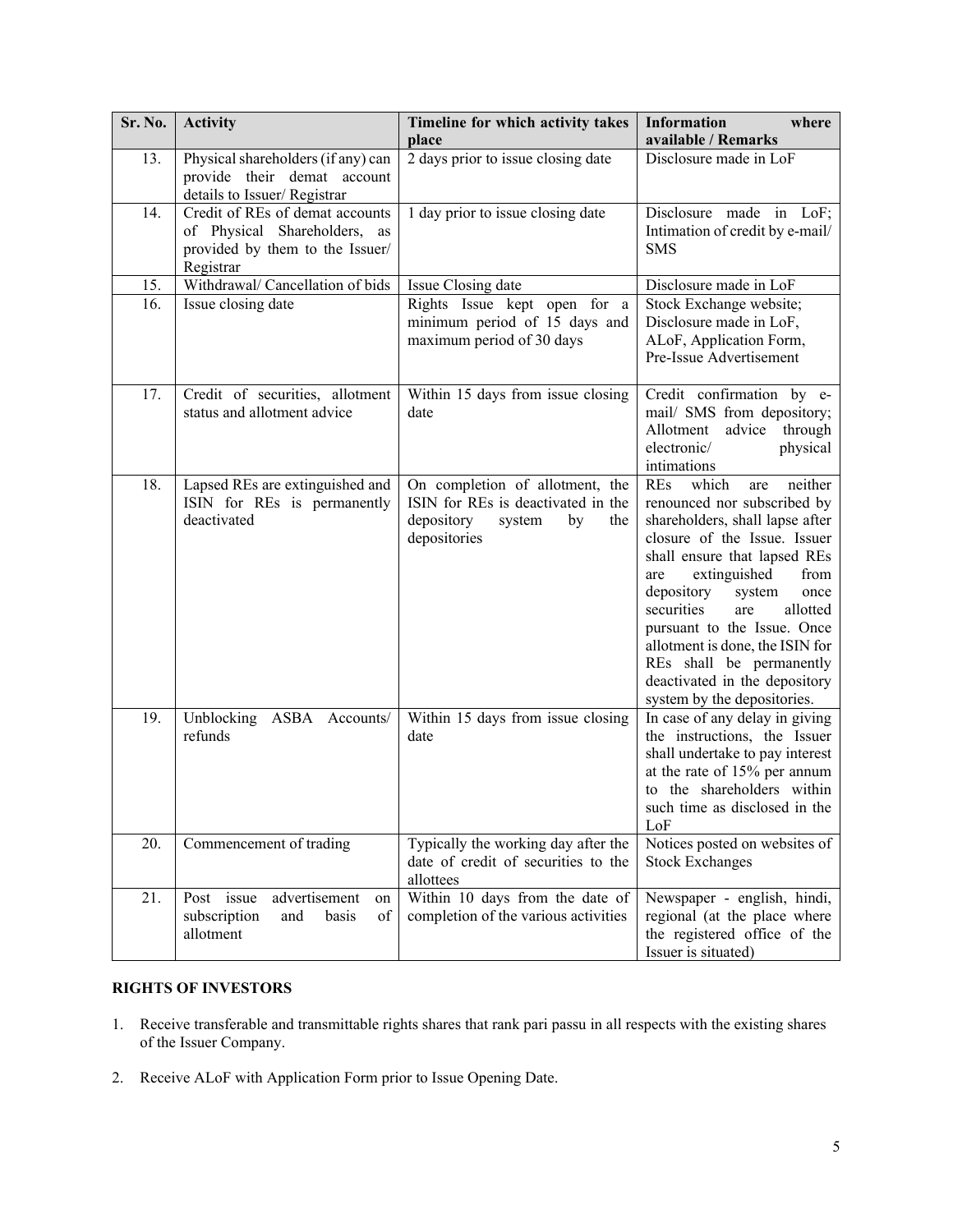- 3. Receive REs in dematerialized form prior to Issue Opening Date.
- 4. Receive allotment advice and letters intimating unblocking of ASBA account or refund (if any).
- 5. Existing shareholder has the right to request for a copy of LoF and the same shall be provided by the Issuer/ Lead Manager.
- 6. All such rights as may be available to a shareholder of a listed public company under the Companies Act, the Memorandum of Association and the Articles of Association.

### **DO'S AND DON'Ts FOR THE INVESTORS**

### **Do's**

- Carefully read through and fully understand the LoF, ALoF, Application Form, rights entitlement letters, application procedure and other issue related documents, and abide by the terms and conditions.
- Ensure accurate updation of demographic details with depositories including the address, name, investor status, bank account details, PAN, e-mails addresses, contact details etc.
- Have/ open an ASBA enabled bank account with an SCSB, prior to making the Application.
- Ensure demat/ broking account is active.
- Provide necessary details, including details of the ASBA Account, authorization to the SCSB to block an amount equal to the Application Money in the ASBA Account mentioned in the Application Form, and also provide signature of the ASBA Account holder (if the ASBA Account holder is different from the Investor).
- All Investors including Renouncees, must mandatorily invest in the Issue through the ASBA process only and/ or any other mechanism as prescribed by SEBI and disclosed in the LoF/ ALoF.
- In case of non-receipt of Application Form, request for duplicate Application Form or make an application on plain paper.
- Submit Application Form with the designated branch of the SCSBs before the Issue Closing Date with correct details of bank account and depository participant.
- Ensure that sufficient funds are available in the ASBA account before submitting the same to the respective branch of SCSB.
- Ensure an acknowledgement is received from the designated branch of SCSB for submission of the Application Form in physical form.
- All Investors should mention their PAN number in the Application Form, except for Applications submitted on behalf of the Central and the State Governments, residents of Sikkim and the officials appointed by the Courts.
- Ensure that the name(s) given in the Application Form is exactly the same as the name(s) in which the beneficiary account is held with the Depository Participant.
- Trading of REs should be completed in such a manner that they are credited to the demat account of the renouncees on or prior to the Rights Issue closing date.
- Investors who purchase REs from the secondary market must ensure that they make an application and block/ pay the Rights Issue price amount.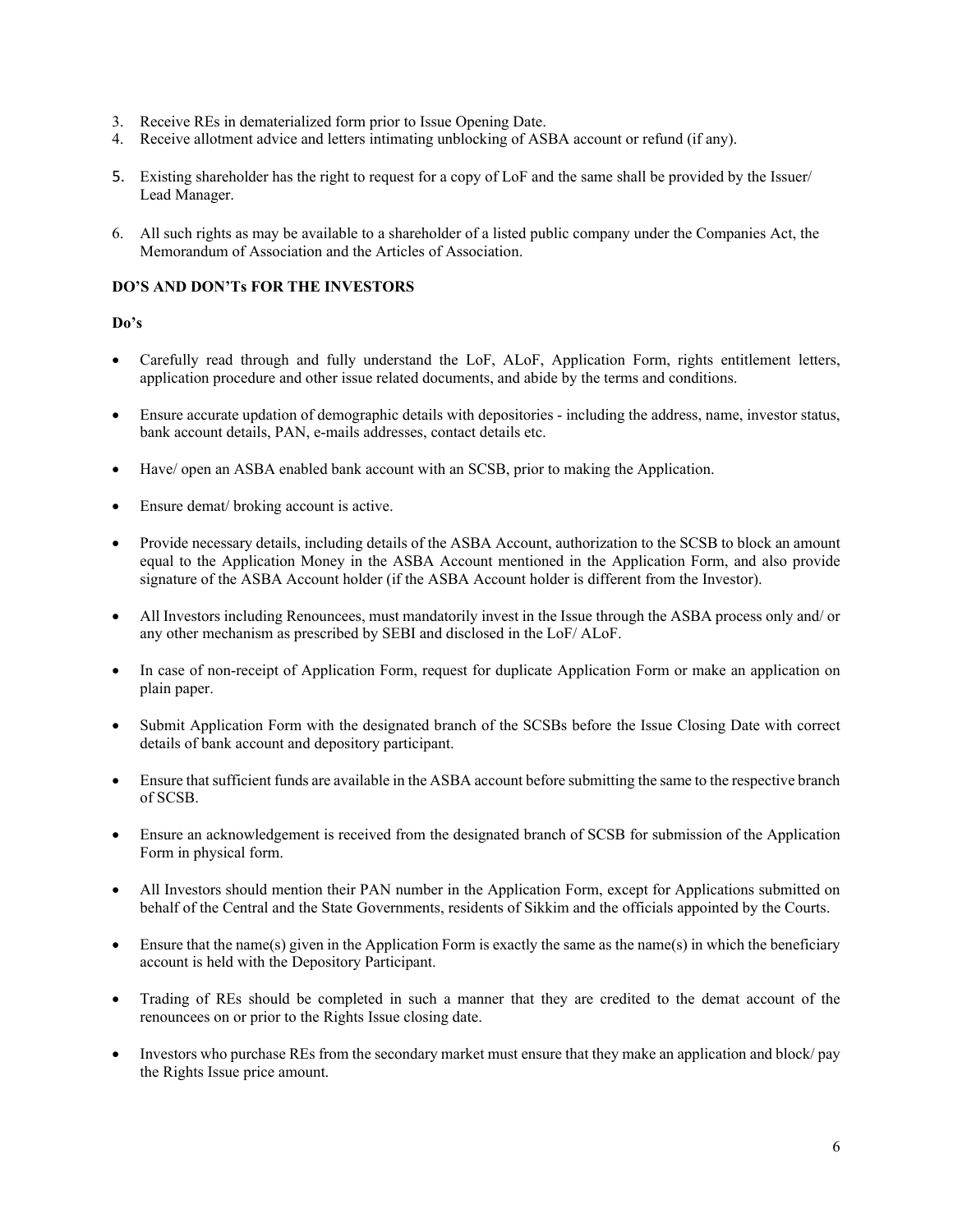- All communication in connection with application for the rights shares, including any change in address of the Investors should be addressed to the Registrar prior to the date of allotment quoting the name of the first/ sole Investor, folio numbers/ DP Id and Client Id. Further, change in address should also be intimated to the respective depository participant.
- In case the Application Form is submitted in joint names, ensure that the beneficiary account is also held in same joint names and such names are in the sequence in which they appear in the Application Form.
- Investors holding Equity Shares in physical form, who have not provided the details of their demat account to the Issuer Company or the RTA, are required to provide such details to the RTA, no later than two working days prior to the Issue Closing Date to enable the credit of their REs by way of transfer from the suspense Demat escrow account to their respective Demat accounts, at least one day before the Issue Closing Date.
- Investors may withdraw their Application at any time during Issue Period by approaching the SCSB where application was submitted.
- Sign and/ or submit all such documents and do all such acts that are necessary for allotment of Rights shares in the Issue.
- Provide accurate information and investor details while filing for investor complaints/ grievances.

# **Don'ts**

- Investors should not apply on plain paper after submitting CAF to a designated branch of the SCSB.
- Investor should not pay the application money in cash, by cheque, demand draft, money order, pay order or postal order.
- Physical Application Forms should not be sent to the Lead Manager/ Registrar/ to a branch of the SCSB which is not a designated branch; instead those are to be submitted only with a designated branch of the SCSB.
- GIR number should not be provided instead of PAN as the application is liable to be rejected.
- Do not apply with an ASBA account that has been used for five or more Applications.
- Do not instruct the SCSBs to release the funds blocked under the ASBA process.
- Investors cannot withdraw their Application post the Issue Closing Date.

# **INVESTOR GRIEVANCE REDRESSAL MECHANISM AND HOW TO ACCESS IT**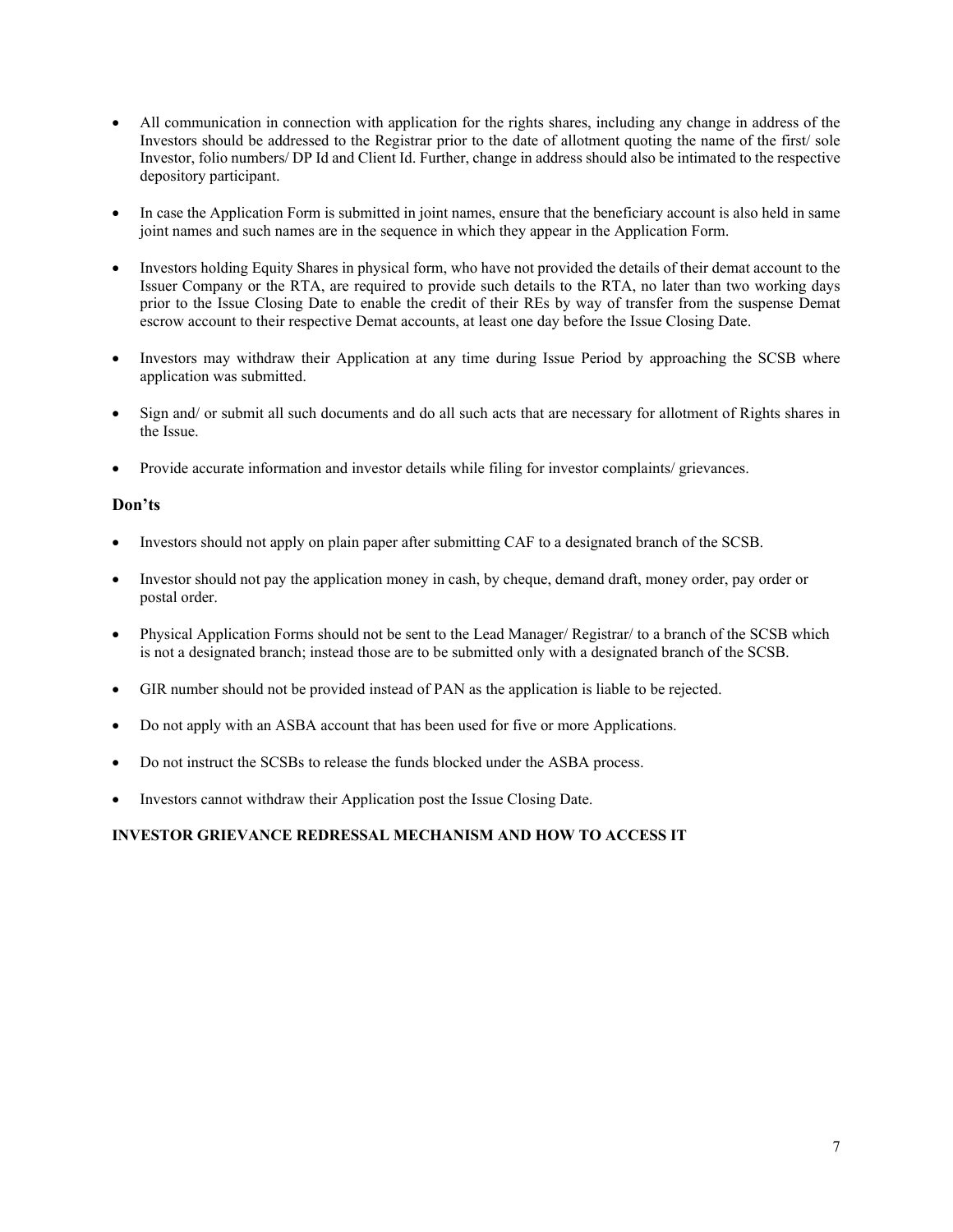

# **TIMELINES FOR RESOLUTION OF INVESTOR GRIEVANCES – RIGHTS ISSUES)**

| Sr.            | <b>Activity</b>                                                                        | No. of        |
|----------------|----------------------------------------------------------------------------------------|---------------|
| No.            |                                                                                        | calendar days |
|                | Investor grievance received by the Lead Manager                                        |               |
| $\overline{2}$ | Lead Manager to the offer to identify the concerned intermediary and it shall be       | $T+1$         |
|                | endeavoured to forward the grievance to the concerned intermediary/ies on T day istelf |               |
| $\mathcal{E}$  | The concerned intermediary/ies to respond to the lead manager with an acceptable reply |               |
| $\overline{4}$ | Investor may escalate the pending grievance, if any, to a senior officer of the lead   | $T + 21$      |
|                | manager of rank of Vice President or above                                             |               |
| .5             | Lead manager, the concerned intermediary/ies and the investor shall exchange between   | Between T and |
|                | themselves additional information related to the grievance, wherever required          |               |
| 6              | LM to respond to the investor with the reply                                           | Upto $X+3$    |

Best efforts will be undertaken by lead manager to respond to the grievance within T+30.

# **Nature of investor grievance for which the aforesaid timeline is applicable**

- 1. Delay in unblocking of funds
- 2. Non allotment / partial allotment of securities
- 3. Non receipt of securities in demat account
- 4. Amount blocked but application not made
- 5. Application made but amount not blocked
- 6. Any other nature as may be informed from time to time

### **Mode of receipt of investor grievance**

The following modes of receipt will be considered valid for processing the grievances in the timelines discussed above